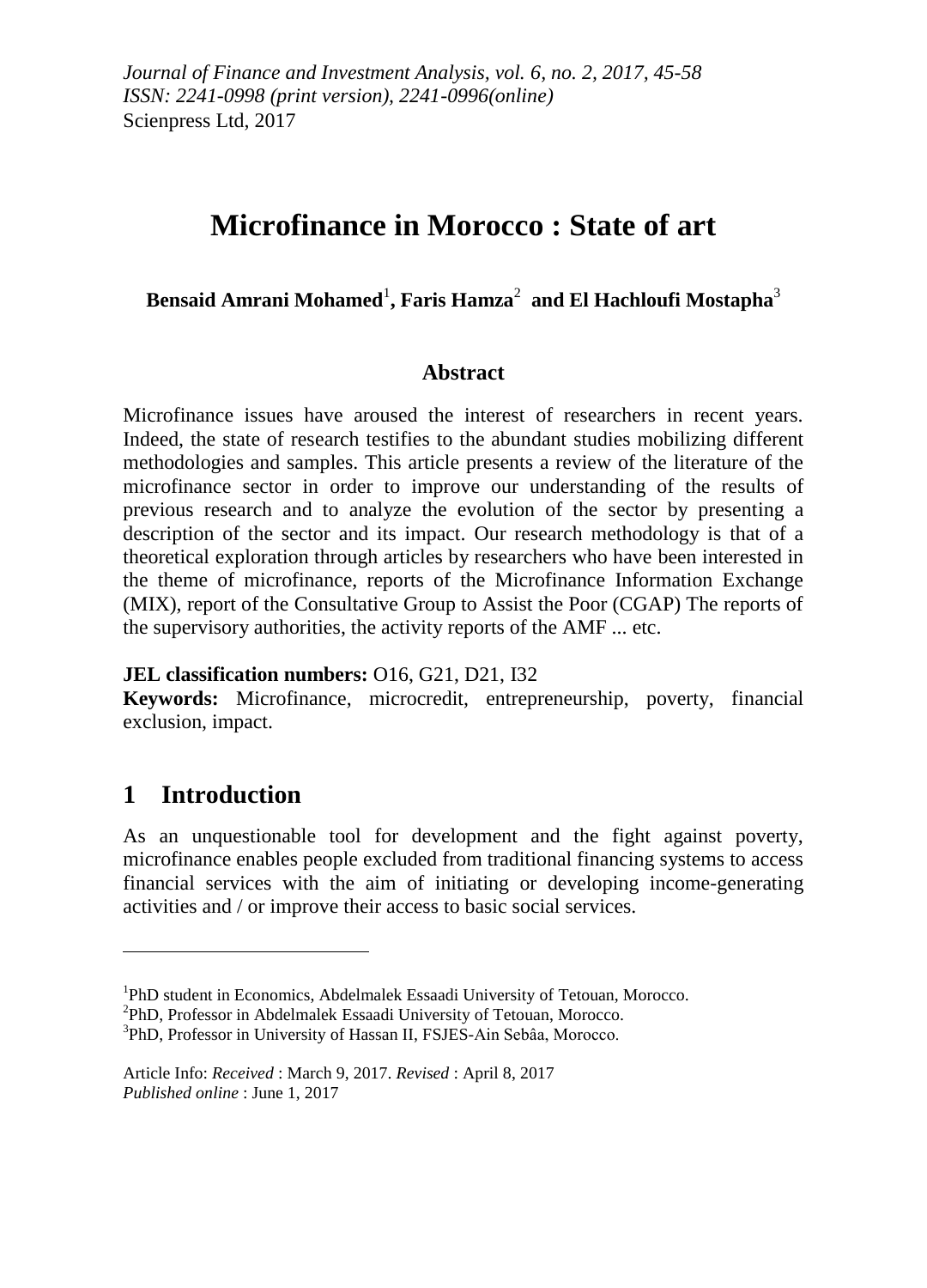Numerous scientific studies have attempted to study the link between microfinance and poverty on one hand, and its impact on beneficiaries on the other. In this regard, several studies have examined the real capacity of microfinance institutions to truly lead their clients out of the poverty gap (Hume and Mosley 1996, Sebstad and Cohen 2001, Mosley and Rock 2004) and stimulate or promote the development of the nation.

The institutions of microfinance open up potentialities for precarious social categories by making it possible to meet the utilitarian needs of individuals while offering opportunities for saving. In the same way, microcredit, which is one of the main products offered by microfinance institutions, helps to promote the development of the financially excluded of the nation. Indeed, programs for national deminers continue to attract researchers and practitioners.

In the Moroccan context, this sector has grown rapidly in its appearance and its evolution over time. To this end, the central question is to understand the functionalities of the microfinance sector in Morocco and to analyze its contributions, which seek to provide sources of financing and to target the categories that remain excluded from the traditional financial system.

In order to answer the above question and ensure the logical sequence of the ideas contained in this paper our development will be divided into two parts: a first will be dedicated to the theoretical framework of microfinance, in order to better understand this concept, then the field will be cleared to apprehend this sector in Morocco via an analysis of its main indicators namely : The number of clients served, the outstanding loans and portfolio at risk (PAR> 30 J), ultimately, a presentation of its impact on the economy and the beneficiaries will take place. A final part of this paper will be devoted to a discussion and a conclusion and finally to present the future research perspectives of our study.

## **2 Theoretical framework of microfinance**

From the beginning, microfinance was perceived as a form of solidarity between the poor excluded from the traditional banking system, and then developed into a crucial part of finance and development. Many authors (theoreticians, practitioners, and various international networks, international organizations) gave their theoretical and practical contributions on the functioning of microfinance. Thus, to better understand microfinance, we will examine the theoretical foundations through a literature review on the concept, its origin, its evolution as well as the major currents of thought that have focused on the issue of microfinance.

#### **2.1. The emergence of microfinance**

It is crucial to evoke the history of the foundations that underpin the philosophy of the concept of microfinance in order to better understand its origin. Indeed, microfinance was born as a result of increased demand for the financialization of the activities of the poorest populations, especially in the developing countries.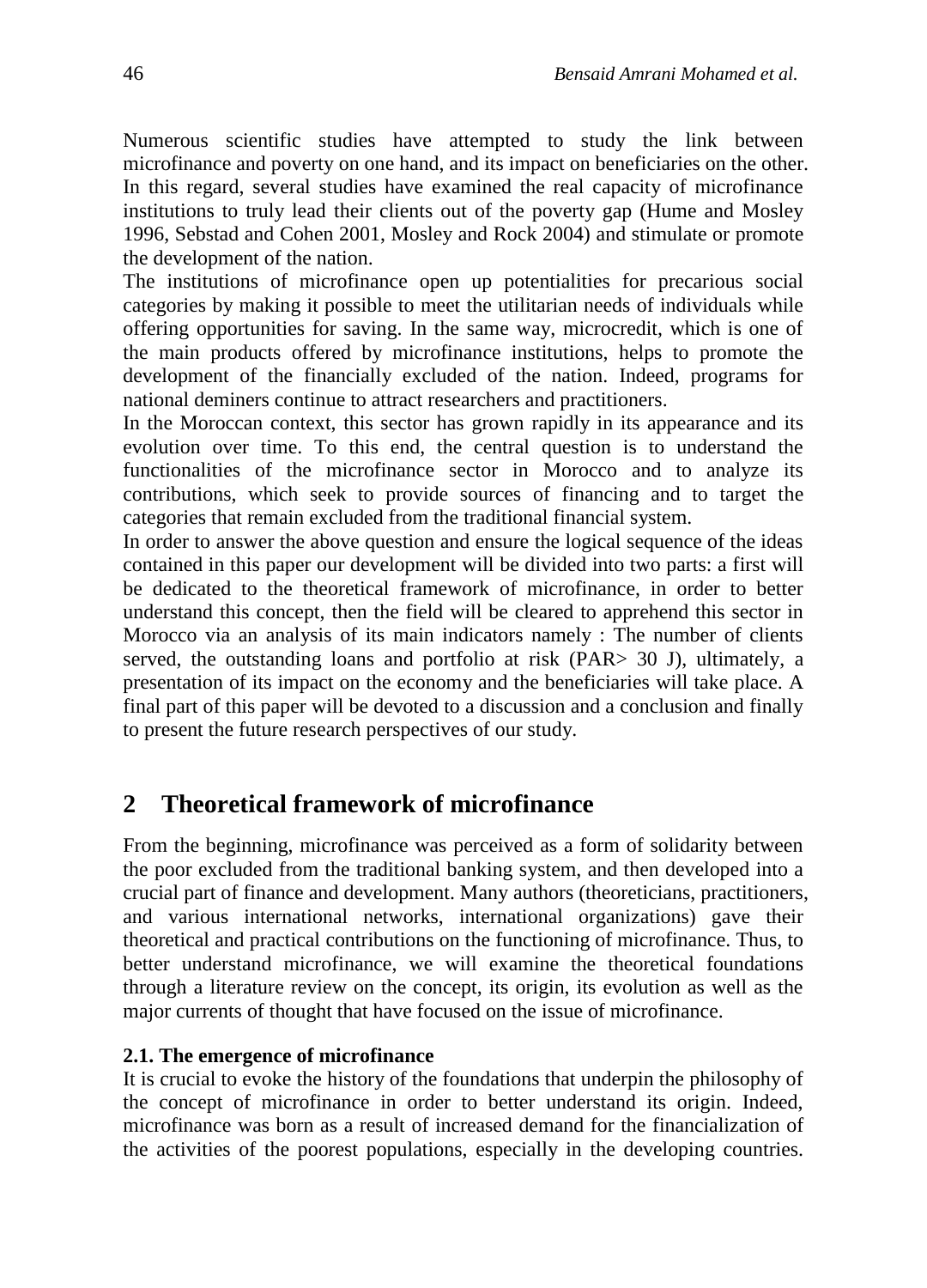This sector should contribute to economic development MacKinon (1973) and Shaw (1973 ).

In fact, Le lart (2002) confirms that the emergence of microfinance is a reaction to the vitality of informal finance and its inclusion in development policies.

In the same direction and in order to better understand the evolution of microfinance over time since its inception, in what follows, we are going to set the stages of the expansion of microfinance which has taken off under the impulse of The Grammen bank in 1976 in Bangladesh.

The following Table summarizes its steps:

| The first decade                                                                 | The second decade                                                                                                                                                                                                                                                             | The third decade |  |  |
|----------------------------------------------------------------------------------|-------------------------------------------------------------------------------------------------------------------------------------------------------------------------------------------------------------------------------------------------------------------------------|------------------|--|--|
| $(1975 - 1985)$                                                                  | $(1985 - 1995)$                                                                                                                                                                                                                                                               | $(1995 - 2005)$  |  |  |
| The emergence of<br>modern microfinance<br>organizations such as<br>Grameenbank. | The emergence of many of the The integration<br>most well-known institutions microfinance into economic<br>have established links with development<br>commercial banks while through the proliferation of<br>attaining considerable client models with high tension.<br>size. | of<br>programs   |  |  |

## Table 1. Evolution of microfinance

### **2.2. Definition of microfinance:**

Since the emergence of the concept of microfinance, many researchers and practitioners have tried to define the principle, understand its mechanism and analyze its impact on economic and social development. This research has been the subject of an abundant literature which attempts to define the concept and to evaluate the role of microfinance institutions in the economic development of a nation. In fact, the concept remains new in the economic literature devoted to developing countries.

According to Jonathan Morduch, microfinance is the most effective way to fight global poverty and solve financial and banking exclusion. Indeed, microfinance institutions offer practices different from those of the traditional financial system for a so-called poor excluded population.

Faced with the precarious situation and vulnerability experienced by these social categories, microfinance is one of the privileged tools of the fight against poverty. This enthusiasm makes it possible to widen the access of the poorest categories by stimulating the diversification and the continuous increase of their sources of income. According to Brunel (2000), these people are often in a situation of renunciation.

According to CGAP, microfinance represents "the provision of a set of financial products to all those who are excluded from the traditional or formal financial system". The OECD considers that "microfinance targets access to finance for small projects carried out by marginalized people who aspire to create their own jobs, often by default from other professional perspectives and because access to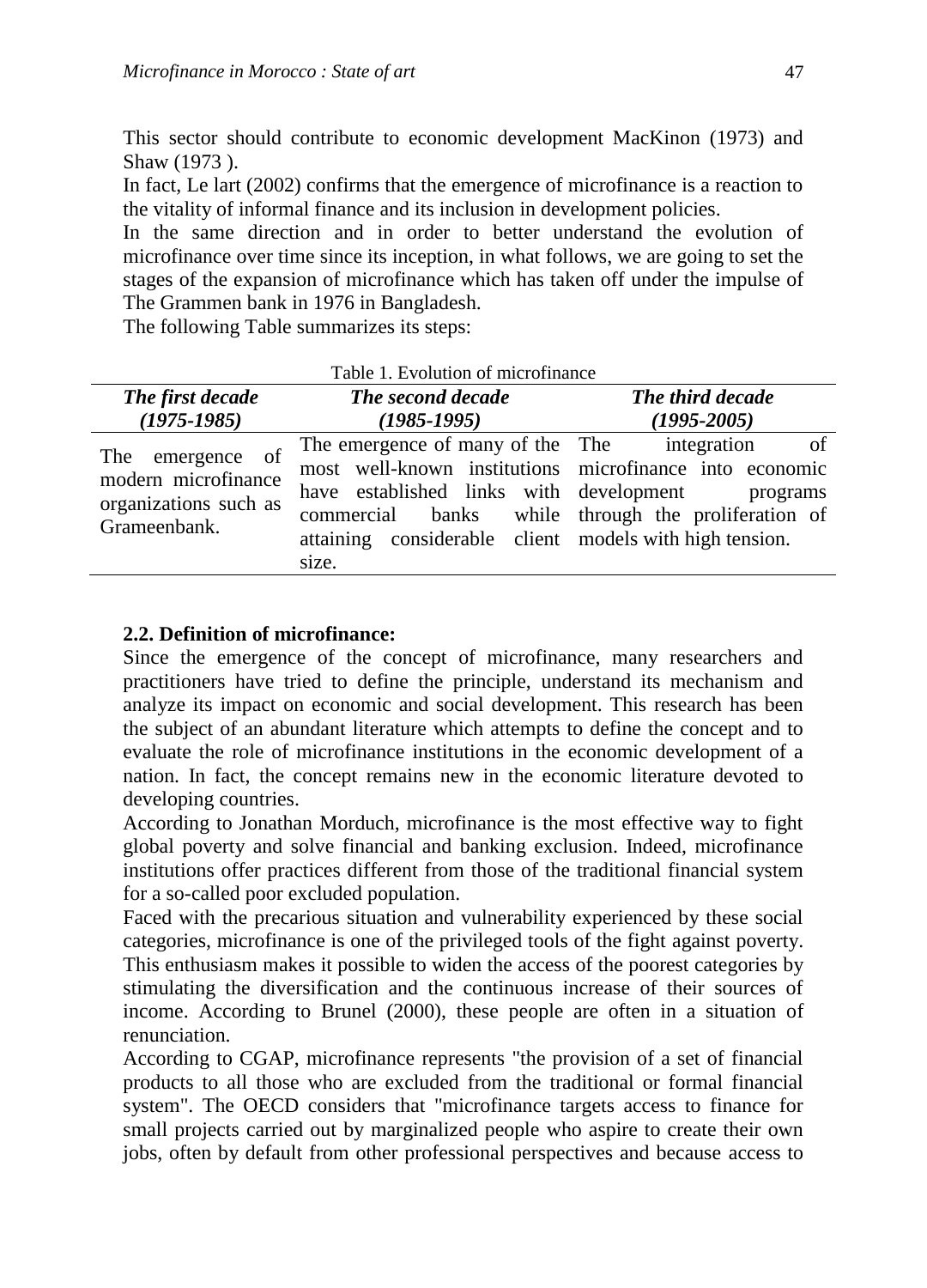traditional sources is refused ". For its part, UNCDF (2001) explains that "The goal of microfinance is to increase income and create employment among poor people through the development of local micro-enterprises and, in this process, increase the financial well-being of borrowers, their families and their wider community".

Mia Adams 2003 defines microfinance as "giving access to finance to as many poor people as possible and enabling them to leverage their capacities for sustainable development". For the 2005 edition, microfinance is "... a small credit, of a small amount, substantially less than the credit that a business or a household can solicit from a bank. This credit is claimed by people with relatively low incomes. It is often asked to develop an activity that generates income, whether it is a former activity that one would like to extend or a news that one would like to create.

The International Labor Office (ILO) 2005 defines microfinance as "a means of action, not a panacea. Its impact is optimal when combined with other interventions such as monetary, fiscal and labor policies, market development, improvement of institutional infrastructure and human resource development ".

Servet (2006) lists three criteria for defining microfinance: "The small amount of operations, not only spatial but also mental and social proximity between the organization and its target population, and the perceived poverty of clients or members or the exclusion they suffer ".

According to Morvant (2006), microfinance is a complement to the financial market and not a substitute. Beneficiary clients often take advantage of the microfinance program offerings to better manage their cash flow and thus protect themselves from hazardous risks.

The term microfinance refers to the provision of financial services provided to low-income clients through a variety of services that typically evolve into micro-credit, micro-insurance, micro-savings and cash transfers (Van Rooyen et al., 2012).

Microfinance is a high-growth industry that will become the largest global banking market in terms of customers served (Mersland et al., 2013). According to Beisland et al., 2015, it has attracted the attention of a broad public as a contributor Essential to the strengthening and expansion of the formal financial system. This system affects sustainable development directly and indirectly (Scholtens, 2008, Busch et al., 2016).

### **2.3. The Fundamental Principles of Microfinance**

In ten years of consultation with its members and stakeholders, the Consultative Group on Aid to the Poor (CGAP) has defined the following eleven basic principles of microfinance:

**1.** Low-income people need a variety of financial services, not just loans. In addition to credit, they need saving, insurance, and money transfer services.

**2.** Microfinance is an excellent tool for fighting poverty. Low-income families use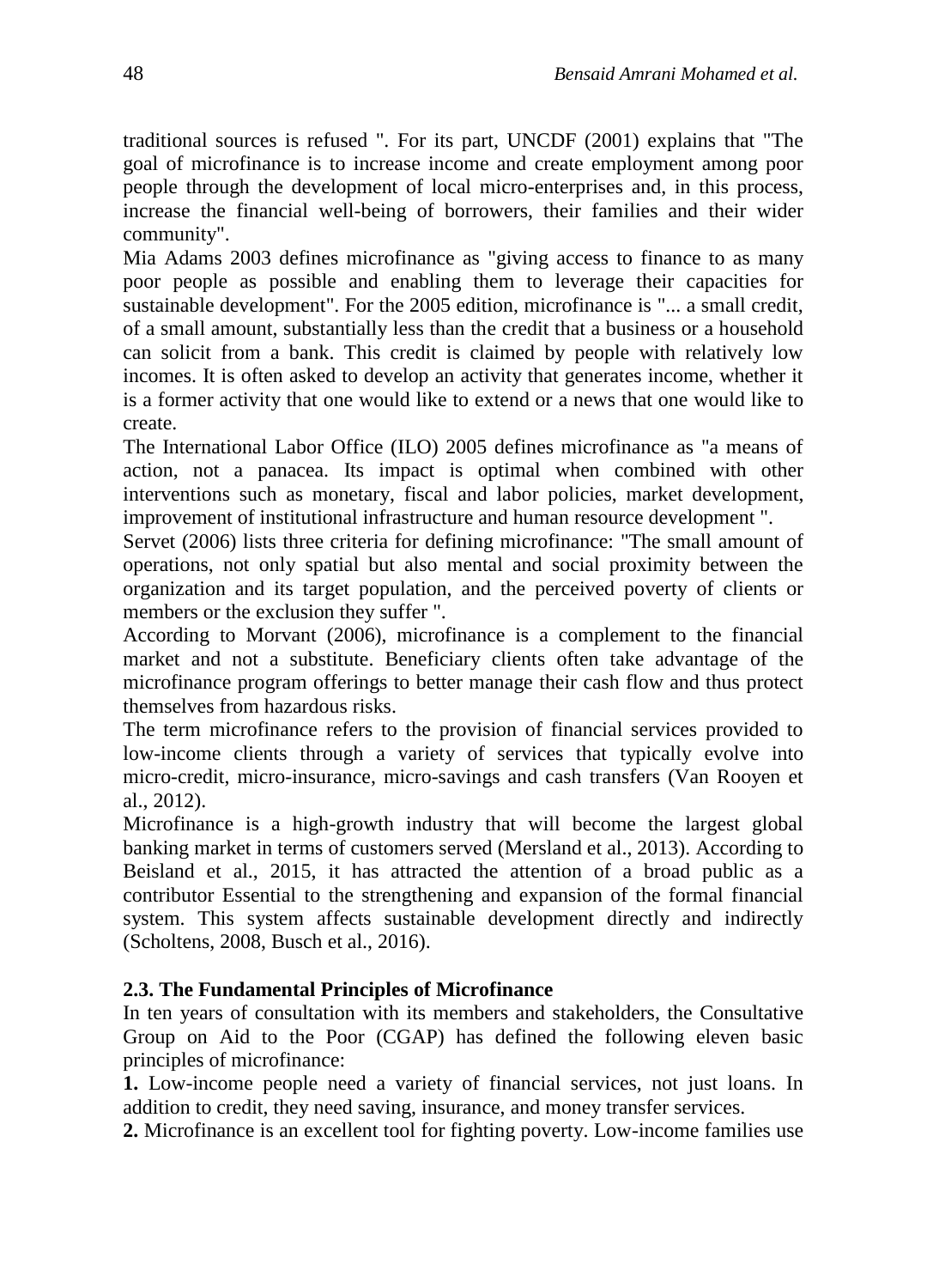financial services to increase income, build assets and protect against financial shocks.

**3.** Microfinance means the creation of financial systems for people with modest incomes. It reaches its goal if only it is integrated into the traditional financial system of a country.

**4.** Microfinance can be self-financed and must have worked to reach a very large number of people with modest incomes. Unless microfinance agencies set high enough rates to recover their funds, they will still be limited by the scarcity and uncertainty of government and donor subsidies.

**5.** Microfinance is the creation of permanent local financial institutions that can attract family payments, re-use them as loans, and offer other financial services.

**6.** Micro-credit is not always the solution. Other types of support may work better for the very poor and without income or means of repayment.

**7.** Interest rate ceilings hurt low-income people and make access to credit difficult. Making many small loans come back more expensive than taking a few with a higher amount. Interest rate ceilings prevent microfinance agencies from recovering their financing and thus discouraging credit to the poor.

**8.** The authorities must consent to the establishment of financial services and not create them themselves. They often make inadequate credit plans, but they can create the environment for a support system.

**9.** The donor must join private capital, not compete with it. Financial support should temporarily provide a system of assistance to obtain private sources of finance, such as deposits.

**10.** The main difficulty lies in the lack of large institutions and administrators. The financiers must orient their aids on profitability.

**11.** Microfinance works best when it determines and formulates its approach. Exposing not only the aid judged in costs and profits by the depositaries, it also improves the approach. MFI must produce an accurate and comparable report on financial functioning (eg loan repayment and cost recovery) and social functioning (eg number and poverty threshold of persons assisted).

## **2.4. Schools of thought related to the financing of MFIs**

Several associations have faced a constraining dilemma: in order to find other sources of financing that could meet the needs of the poorest categories on the one hand, and to ensure their financial sustainability on the other. In other words, the challenge is to strike a balance between: providing adequate financial services to the poor while remaining economically efficient and self-sustaining.

This situation has developed a very wide debate between researchers and practitioners and has given rise to two schools of thought: the welfarist approach and the institutionalist approach.

The table below summarizes the particularities of each approach: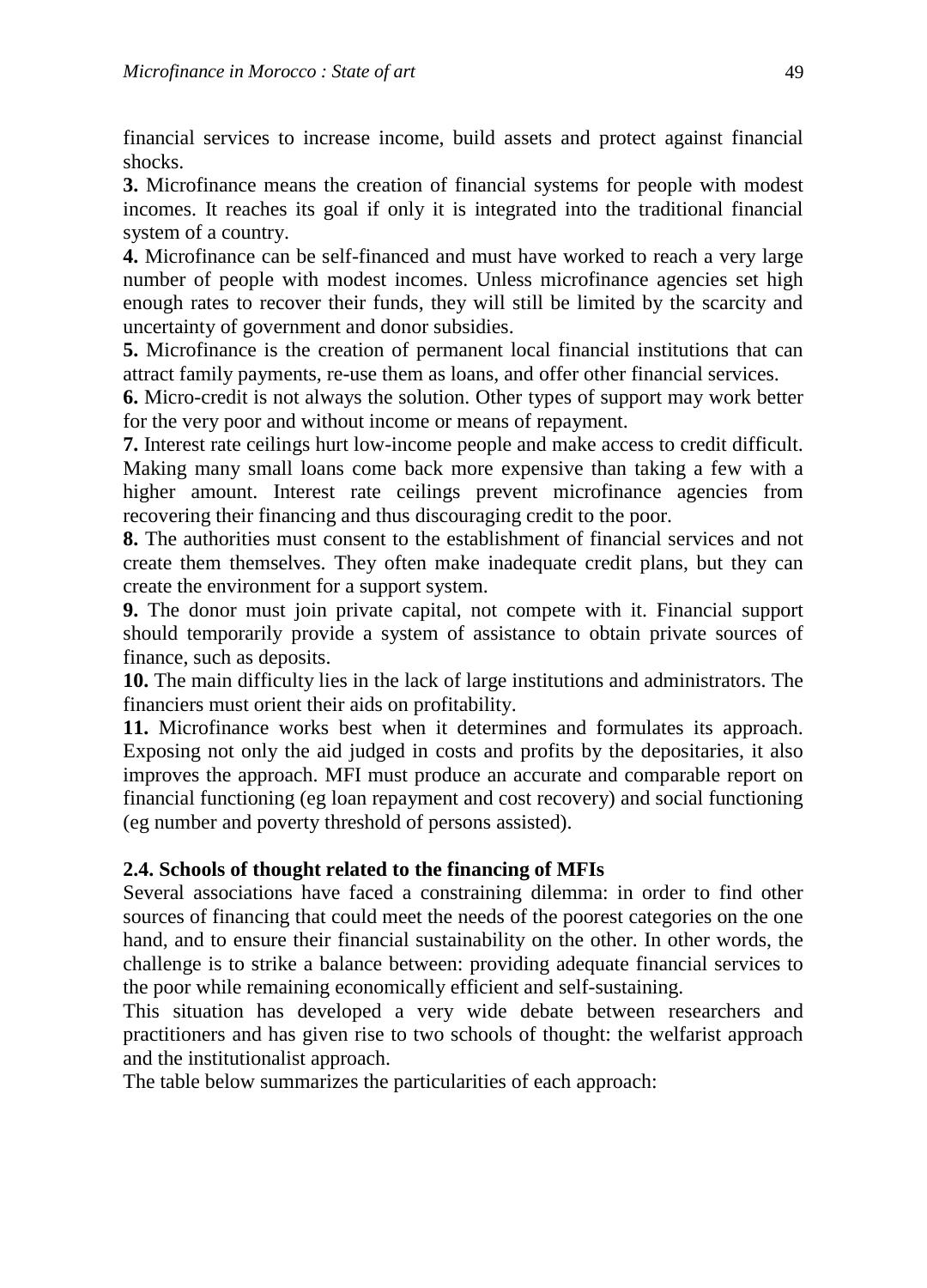|                            | <b>Welfarists</b>                                                                                                                                                                                   | <b>Institutionalists</b>                                                                                                                                              |  |  |  |
|----------------------------|-----------------------------------------------------------------------------------------------------------------------------------------------------------------------------------------------------|-----------------------------------------------------------------------------------------------------------------------------------------------------------------------|--|--|--|
| Approach                   | Performance evaluation from a<br>customer perspective:<br>• Social Scope<br>• Impact assessment                                                                                                     | Performance assessment from an<br>institutional perspective:<br>Amplitude of the institution<br>Sustainability<br>$\blacksquare$<br>and<br>sustainability of MFIs     |  |  |  |
| <b>Target customers</b>    | Very poor                                                                                                                                                                                           | Micro-entrepreneurs very close to<br>the poverty line.                                                                                                                |  |  |  |
| <b>Type of institution</b> | Solidarity Institutions                                                                                                                                                                             | <b>Business Institutions</b>                                                                                                                                          |  |  |  |
| <b>Methodology</b>         | Use of subsidies                                                                                                                                                                                    | Financial autonomy                                                                                                                                                    |  |  |  |
| <b>Reviews</b>             | Problem of viability and<br>sustainability<br>High costs and different<br>methods<br>of<br>measuring<br>impact<br>Bankruptcies<br>of<br>٠<br>some<br><b>MFIs</b><br>(repayment)<br>rate<br>$<$ 50%) | Problem of client selection<br>(these MFIs do not reach the<br>poorest of the poor)<br>High interest rate<br>Self-sufficiency<br><i>is</i><br>a<br>long-term strategy |  |  |  |
| Goal                       | <b>Poverty Reduction</b>                                                                                                                                                                            | <b>Poverty Reduction</b>                                                                                                                                              |  |  |  |

Table 2. Summary of approaches to MFI financing (Berguiga, 211, P. 45)

## **3 Status of the microfinance sector in Morocco**

In Morocco, the microfinance sector is relatively young. The first small loan programs that finance the economic activities of low-income people began in 1993-1994. However, it was not until 1996 that international microfinance experience began to be known in the country.

Indeed, the sector is constantly expanding and reflecting this evolution on several aspects, namely the main indicators: the number of clients served, loan outstandings, the portfolio at risk and the size of the land.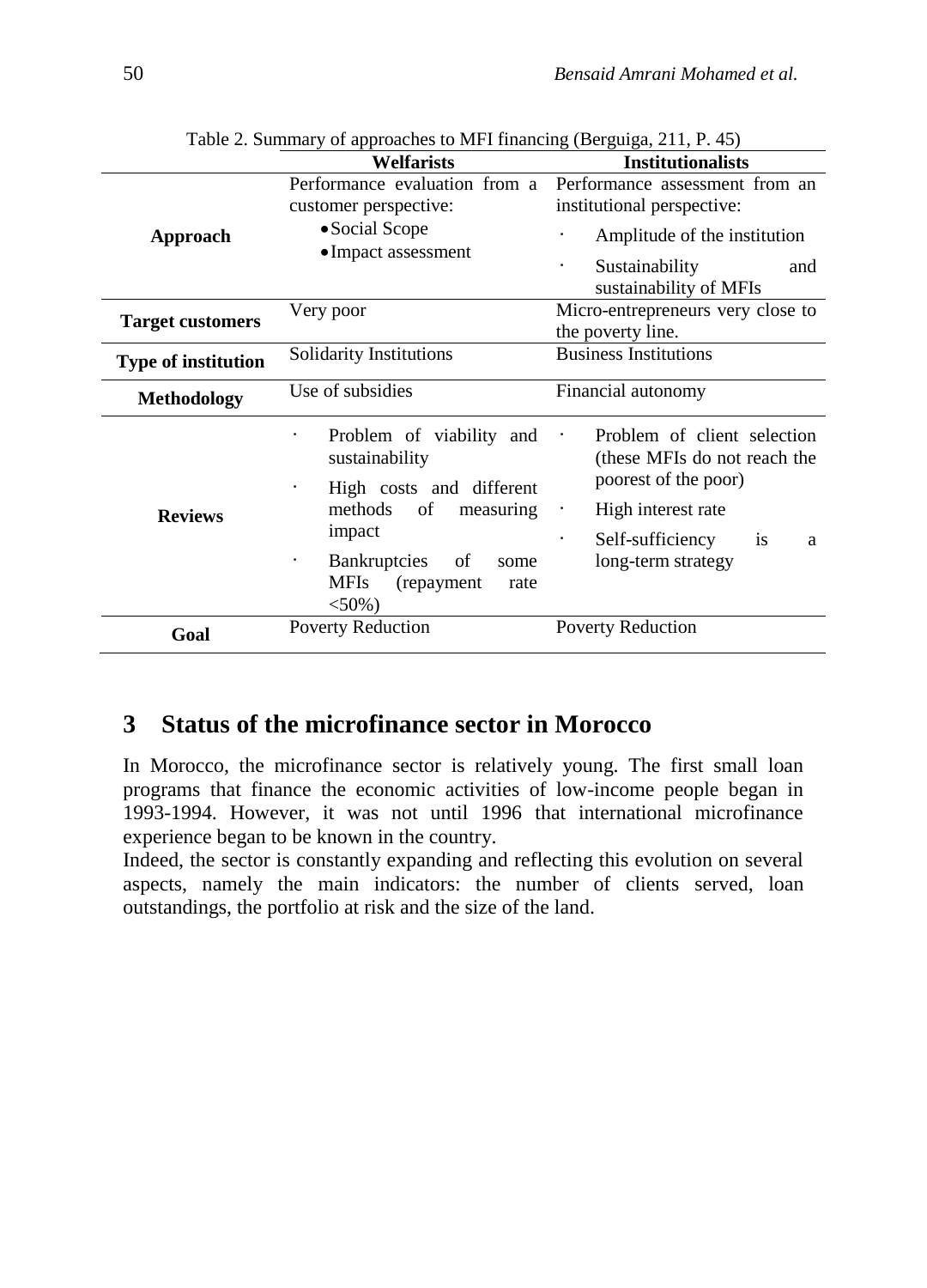| <b>Indicator</b>       | <b>Dec-13</b> | June-14        | <b>Dec-14</b> | <b>June-15</b> | <b>Evolution</b><br><b>Dec</b><br>2013-2014 | <b>Evolution Dec</b><br><b>2014- June</b><br>2015 |
|------------------------|---------------|----------------|---------------|----------------|---------------------------------------------|---------------------------------------------------|
| Active<br>clients      | 821461        | 848 000        | 867 700       | 893 977        | $+5,6%$                                     | $+3\%$                                            |
| Outstanding<br>loans   | 5 050 306     | 5 2 9 6<br>293 | 5 682 530     | 5921<br>811    | $+12%$                                      | $+4,2%$                                           |
| <b>PAR 30D</b>         | 6,74%         | 4,59%          | 3.51%         | 4,22%          | $-47%$                                      | $+20%$                                            |
| Number of<br>customers | 6 2 6 6       | 6 1 4 5        | 6 0 9 4       | 6 2 9 7        | $+2.7%$                                     | $+3,3%$                                           |

Table 3. Evolution of the activity indicators of the 2015 report of the national federation of microcredit associations.

The table above shows the evolution of the microcredit activity indicators in terms of active clients, outstandings and workforce.

Indeed, we see an improvement in the number of active customers between the years 2014 and 2015 of the order of 3%. In addition, outstanding loans increased by 4.2%, while the sector's workforce increased by 3.3%.

The indicators mentioned above reflect the positive development of the sector over the years. The following paragraphs will be devoted to this evolution analyzed through the main indicators, namely: the number of associations, the number of loans granted and the number of clients served.

#### **3.1. Microfinance Associations**

A Microfinance Institution is an organization that provides financial services to people excluded from the traditional banking system. Indeed, the law that governs microfinance in Morocco has introduced 13 specialized associations that represent the sector.

These include AL AMANA, ATTAWFIQ, AL BARAKA, ZAKOURA, AL KARAMA, AMSSF, ATIL, FCA, AIMC, AMOS, INMAA, AGIMCE and AMAPPE.

There is a great difference between associations in terms of size and institutional capacity today. Indeed, the state of the sector shows that the activity is driven by three big associations:

**• Al Amana:** One of the leaders of the microfinance sector in Morocco, the largest in terms of portfolio size and number of borrowers, it accounts for 42% of the turnover of the sector, the institution was created with technical assistance Of the American NGO Vita and the support of USAID.

**• Attawfiq Microfinance:** is a not-for-profit association created by the Banque Populaire group for the distribution of loans excluded from the banking system, it owns 32% of the turnover of the sector.

**• AL Baraka Foundation**: Established in 1996, (FONDEP-Salaf Albaraka), is a not-for-profit association that now finances 20% of the micro-enterprises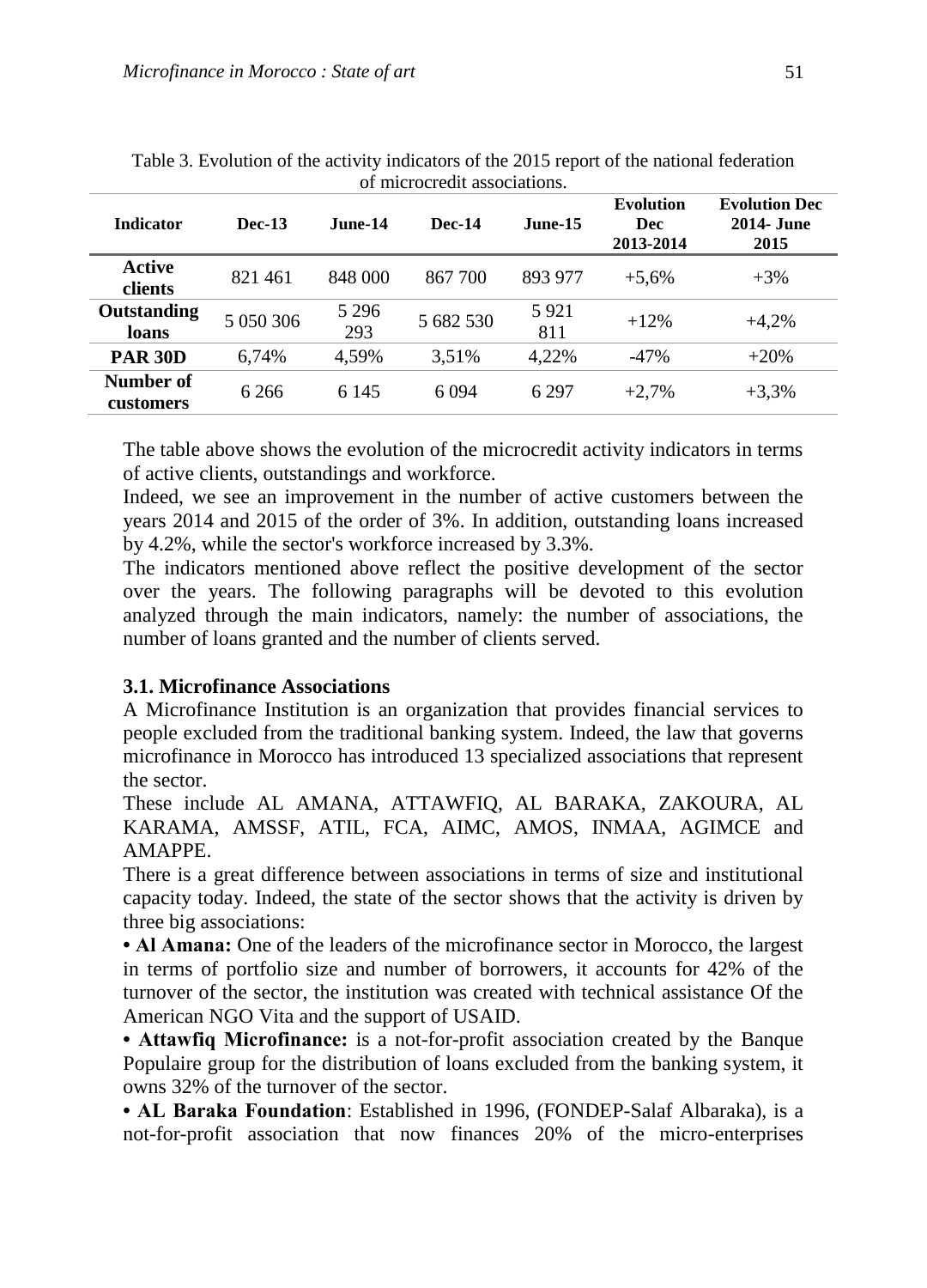addressed by the sector in Morocco with a portfolio of assets of more than 20% One billion dirhams.

The structure of the microfinance sector in Morocco is illustrated in the following diagram:



Figure 1. Structure of the microfinance sector

#### **3.2. Number of clients served**

In Morocco, a particularly flourishing microfinance sector developed. According to Xavier Reille, in December 2007, more than one million customers totaled 5.5 billion dirhams of assets, or 680 million dollars, according to a report by CGAP (Consultative Group to Assist the Poor). Microfinance). Morocco alone accounted for more than 40% of microcredit clients in the Arab world. "In 2007, the microfinance sector in Morocco was one of the most active and performing in the world. This success was made possible thanks to the support of the government, but also of the international donors.

Towards the end of 2007, a crisis was beginning to emerge, with the rise in the number of outstanding payments. According to Xavier Reille, it is explained by an uncontrolled growth of the sector: "Independently of the global financial crisis, the crisis of Moroccan microcredit has its origins in the MFIs themselves. Their institutional capacities have been surpassed by this exponential growth, resulting in lax credit policies, obsolete information and management systems, weak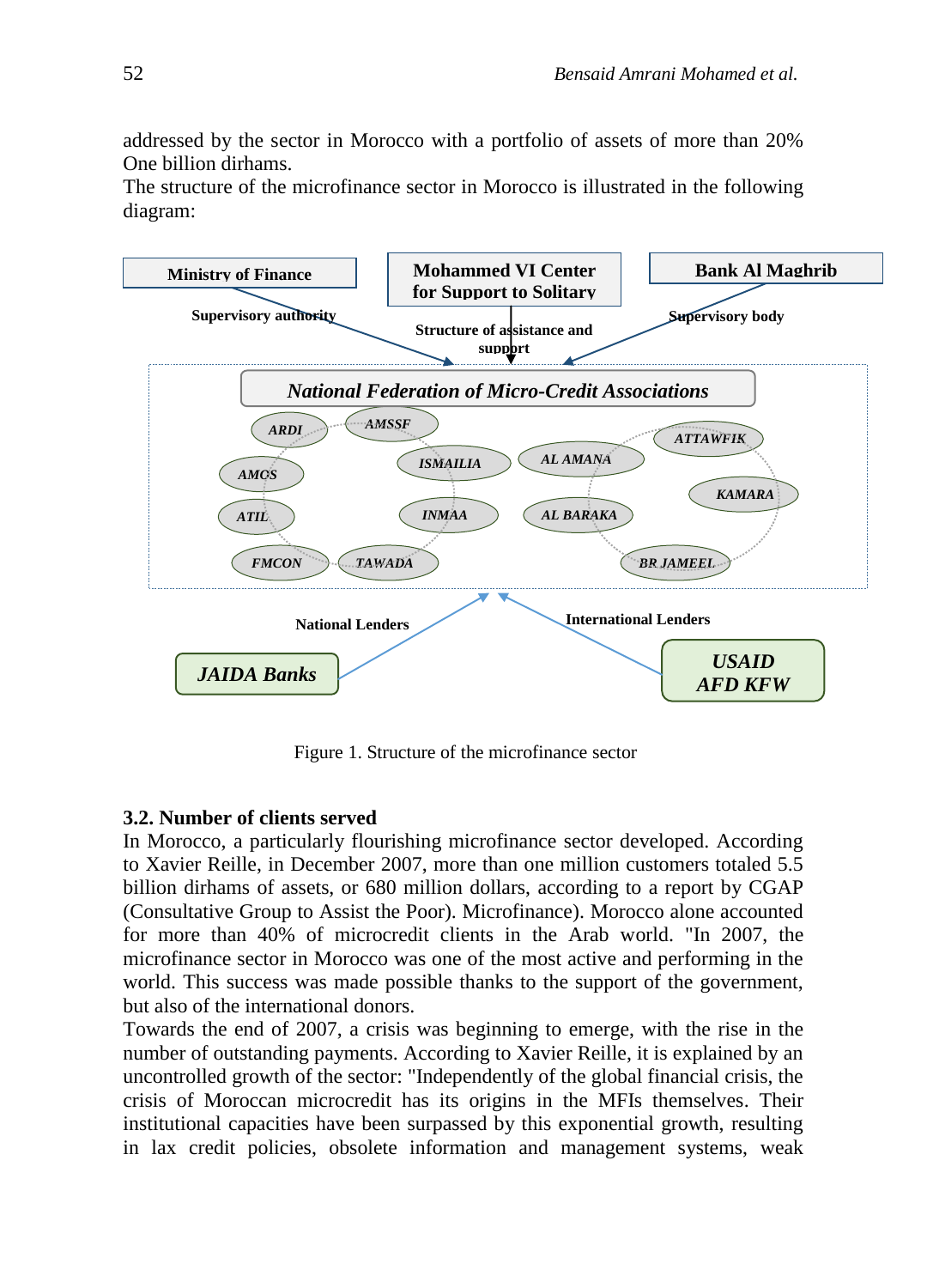internal control and weak governance. "

As of 2012, the number of active clients in the Microfinance sector has picked up. In addition, the number of active customers decreased by 1% in the last quarter of 2015 compared to the end of September of the same year. This non-significant decrease can be explained by the combination of several factors: morose economic conditions, departure of customers, weak prospecting procedures ... Compared to the end of 2014, the trend was positive, ie  $+5\%$ .

Indeed, it has increased by around 4.4% in 2015 relative to 2014, compared to a 5.6% increase between 2013 and 2014, as illustrated in the graph below:



Figure 2. Evolution of the number of active customers (Source: MIX Market)

### **3.3. Loan Outstanding**

Loans outstanding represent a key indicator of the performance of the microfinance sector and refers to the total amount of unrefunded prices at the end of the reporting period.

The outstanding loans of the microfinance sector in Morocco amounted to 5.67 billion dirhams. To this end, there is a considerable increase in the value of the portfolio, with a total of \$ 567 million in 2015, mainly allocated between Al Amana, Attawfiq Microfinance and the Al Baraka Foundation. This development is the result of an acceleration of 9.3% to 12.5% in loans to microenterprises and a 7.7% increase in loans to social housing. This improvement was accompanied by a further 8.8% decline in outstanding receivables, bringing their ratio down from 6.7% to 4.6%.

The graph below shows the evolution of outstandings between 2005 and 2015: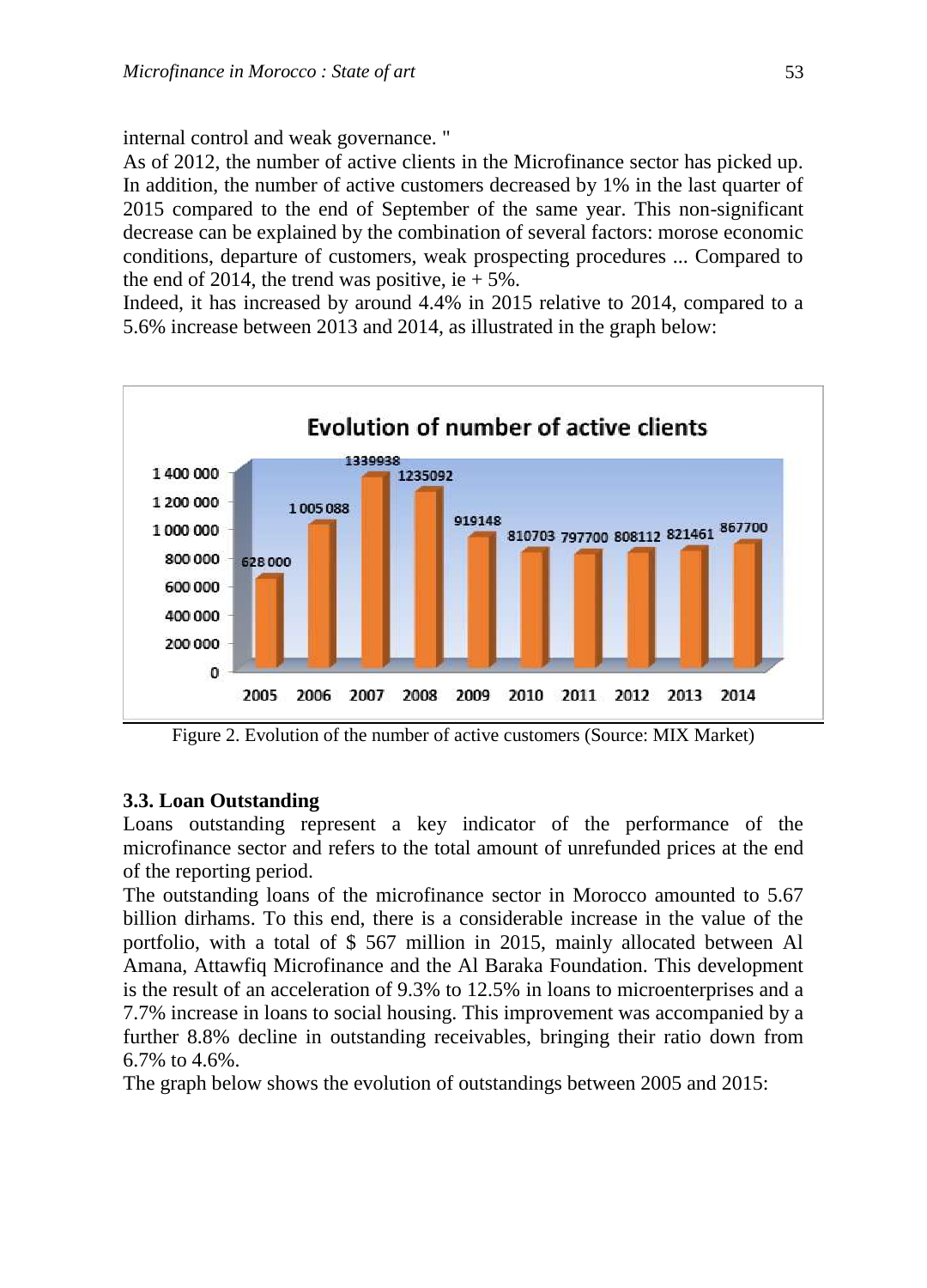

Figure 3. Trend in loans outstanding in millions of Dhs (Source: MIX Market)

## **3.4. Portfolio at Risk**

On the portfolio at risk is the most recognized measure in MFIs. It allows the manager to measure the portion of the credit portfolio that is affected by the arrears and is at risk of not being repaid. The portfolio at risk is generally broken down into several categories according to the time elapsed since the first non-compliant maturity.

In Morocco, the portfolio at risk (PAR> 30J) decreased by 1.42 points compared to 2014. The graph below shows the evolution of PAR> 30j between the years 2007 and 2015:



Figure 4. Evolution of PAR> 30J In thousands of Dhs (Source: MIX Market)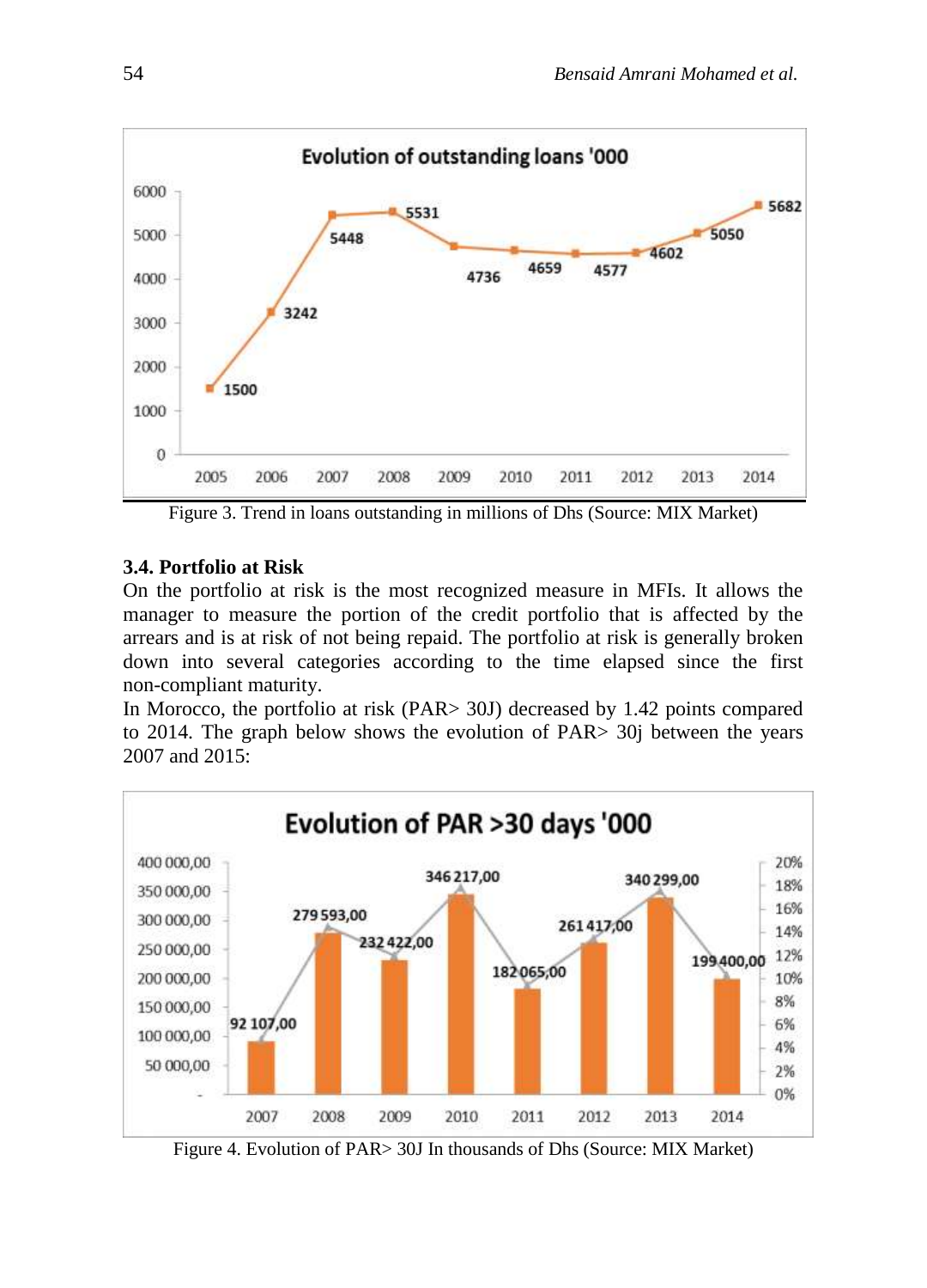In order to better understand the microfinance sector in Morocco, we suggest to analyze its main strengths and weaknesses.

The following figure summarizes these strengths and weaknesses:

| Table 4. Analysis of the strengths and weaknesses of the microfinance sector |                                                |
|------------------------------------------------------------------------------|------------------------------------------------|
| <b>Strong Points</b>                                                         | <b>Weak Points</b>                             |
| The abundance of the clientele to be                                         | The non-formalization of the social            |
| served, since the poorest category is                                        | mission<br>targeted<br>by<br><b>MFI</b><br>the |
| the most dominant:                                                           | program;                                       |
| Royal will and government support;                                           | The slow pace of legal proceedings             |
| The legal framework that allows                                              | in the event of unpaid payment;                |
| associations<br>$from -$<br>to<br>move                                       | Shortcomings in human resources                |
| association status to that of finance                                        | trained and qualified to work with             |
| company;                                                                     | the microfinance target;                       |
| Possibility of regrouping the small -                                        | The very high risk of default because          |
| AMCs with the aim of consolidating                                           | of the vulnerability and inadequacy            |
| microfinance<br>the<br>sector<br>and                                         | of the resources of the poor;                  |
| strengthening the institutional and -                                        | Lack of a legal framework governing            |
| financial<br>capacities<br>the<br>of                                         | pricing.                                       |
| associations.                                                                |                                                |

## $T_{\rm{c}}$  1.1.  $A$  . An algebra of the strengths and weaknesses of the microfina $\mathcal{C}_0$

### **3.5. Impact of microfinance**

The impact is to understand how financial services affect the lives of the poor. To date, most impact assessments have focused on micro-credit programs instead of examining a range of financial services.

• Impact includes income growth, accumulation of assets and reduction of vulnerability.

 Impact indicators measure much more than micro-enterprise outcomes (assets, employment, incomes) to understand the multiple dimensions of poverty: overall household income, social progress for health and education, and emancipation (in terms of gains in autonomy and control of household resources for women).

In fact, the first reflections on impact assessments date back to the mid-1990s. At this stage, the ambitions are high: to prove the socio-economic impact of microcredit at different levels (micro, meso and Macro) and to show donors how much a monetary unit invested can "bring back".

In the following paragraphs, we will attempt to present a summary of the statements of the activity reports of the main MFAs as well as other actors such as the FNAM, the Mohamed VI Center for Supporting Solidarity Microfinance, the JAIDA Fund ...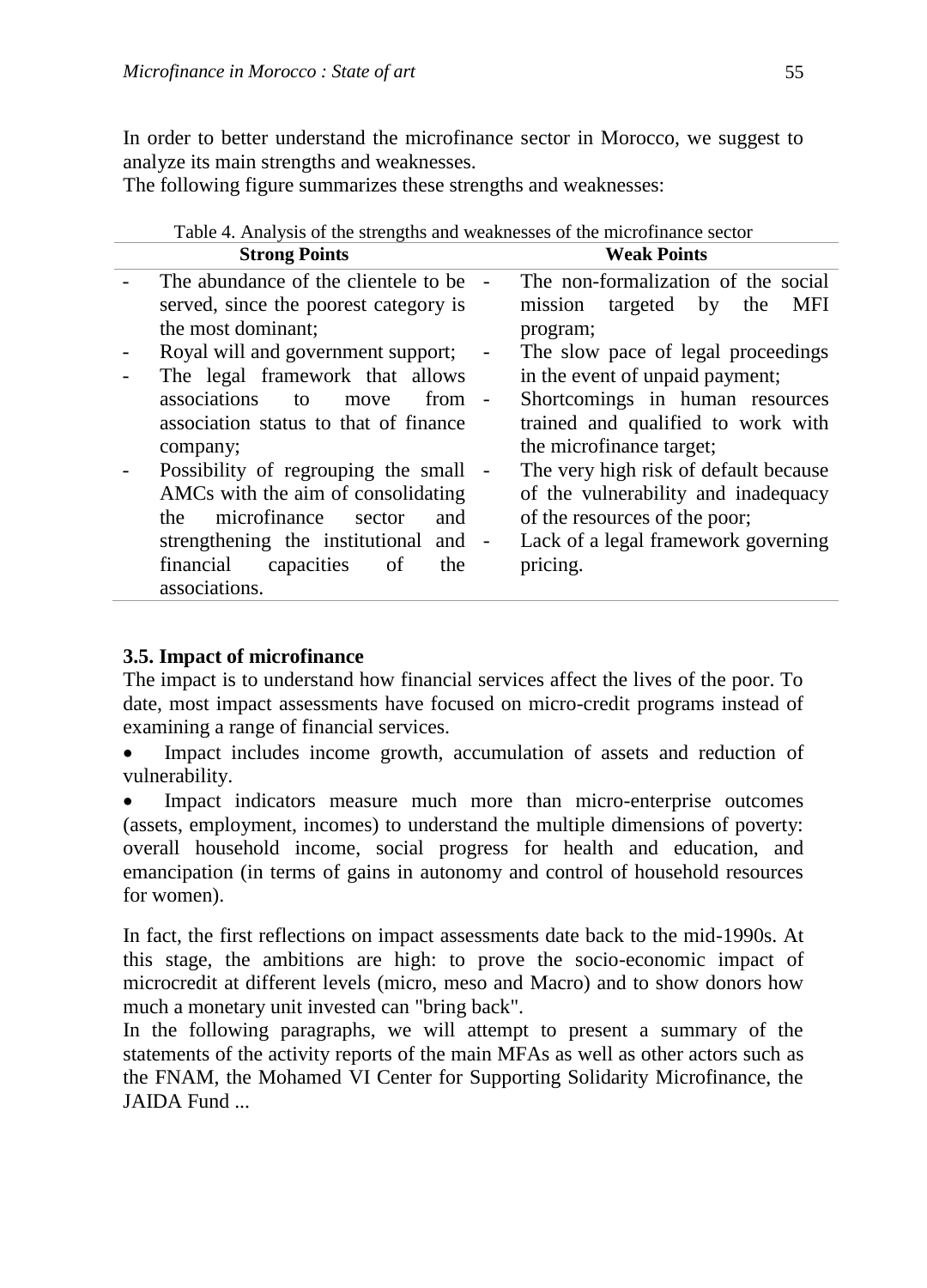#### **On the economy**

With regard to economic activities, numerous studies have been carried out and reveal that microfinance has a positive impact on income, profits, investment and market access. Indeed, the average reported net income of micro-enterprises increased by 32% (51% for women compared to 21% for men). Microfinance thus makes it possible to turn the wheel of the economy (and to inject liquidity continuously) since the expansion of the activity of micro-entrepreneurs necessarily increases their working capital requirement: they invest more and consequently spend Moreover, microfinance contributes greatly to job creation since the global study carried out in 2010 makes it possible to deduce (according to the first results) that the sector has succeeded in creating about 6564 direct jobs and generated a large number of indirect jobs: close to one million full-time equivalents FTE. More than 4.5 million people are affected by the sector more or less directly. Microfinance therefore remains an actor for employment in Morocco, especially in areas where poverty rates and unemployment are high. The sector is considered one of the top ten employers in the country. Studies have also shown that microfinance has saved on the cost of supplying some micro-entrepreneurs and extending the activity of others.On borrowers

#### **On the borrowers**

The impact on the household budget and on its overall own consumption is obviously positive. Over time, the customer acquires durable goods (washing machine, television, ...) and his savings increase. On the other hand, the managerial qualities (especially in women) were improved. The financial independence of women leads to their emancipation, and a better self-esteem. The school enrollment rate also increases with the increase in personal income and is one of the strongest investments that these micro-entrepreneurs make. Finally, the health status of individuals, education and food are personal improvements noted by beneficiaries of microcredit. The impact of microcredit despite the fact that it is not always demonstrable, remains still visible: In Morocco, the situation of MFI clients has improved. However, during this decade, MFIs have faced several problems that have affected their operations, but in the long run, MFIs have contributed to the expansion and improvement of MFI activities.

As regards the industries benefiting from the financing, the activity reports on the three main MFAs dominating the market for 2015 (Al Amana, Al Baraka, Attawfik) revealed that nearly 70 % Of sector of activity financed by the sector are allocated to trade, services and crafts. Urban areas accounted for 63.6% of loans distributed, compared with 36.4% for rural areas.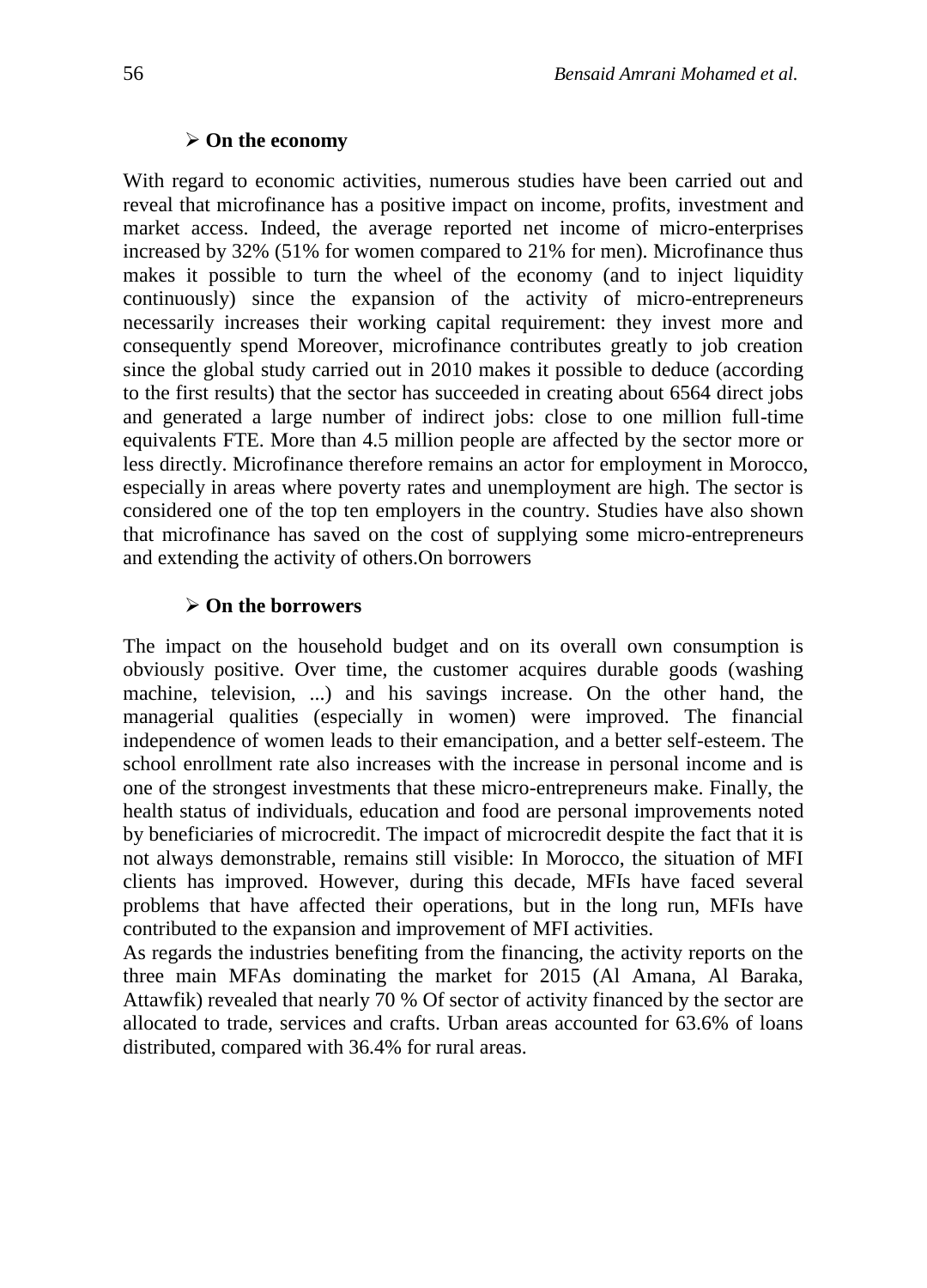## **4 Conclusion**

The fight against poverty and exclusion in Morocco is a challenge for every nation. Indeed, the achievement of this objective requires the mobilization of sufficient resources to meet the needs of the disadvantaged groups and stimulate the wheel of the national economy. Through its various programs, microfinance provides essential financial services in order to facilitate and encourage the provision of the necessary financial resources to cope with the problem of micro-enterprise financing and to guard against poverty.

Through this paper, we have attempted to present a review of literature as well as an overview of the sector of Microfinance in Morocco. To achieve this, we first tried to define the conceptual framework in order to assess the state of art related to the subject, and then to measure and analyze the performance of the sector through its main indicators. In order to determine its impact on the economy in general, and on borrowers, according to the reports prepared by the main MFAs in Morocco, as well as the organizations that have been interested in the subject of microfinance (FNAM, Center Mohamed VI de Support for solidarity microfinance, Fonds JAIDA, etc.). It seems that the sector of microfinance is promising in Morocco given the evolution observed throughout our analysis. This reflection leads us to ask how the sector impacts the living conditions of the target populations of microfinance programs. To this end, an impact study should enable us to assess the economic and social impact of the sector on the beneficiaries and constitute the future research prospects that are the subject of our next work.

## **References**

- [1] Berguiga. I, (2011), la microfinance entre la performance sociale et performance financière, Paris.
- [2] Anne-Sophie Brouillet (2004) « Microfinance et lutte contre la pauvreté : regard du Réseau Impact ».
- [3] Barry J. Barnett, Christopher B. Barrett (2008) "Poverty Traps and Index-Based Risk Transfer Products", World Development Vol. 36, No. 10, pp. 1766–1785.
- [4] Brau J.C., Woller G.M. (2002), "Microfinance: A comprehensive review of the existing literature".
- [5] [C. van Rooyen, R. Stewart, T. de Wet,](http://www.sciencedirect.com/science/article/pii/S0305750X12000496) 2012, The Impact of Microfinance in Sub-Saharan Africa: A Systematic Review of the Evidence, [Volume 40,](http://www.sciencedirect.com/science/journal/0305750X/40/11)  [Issue 11,](http://www.sciencedirect.com/science/journal/0305750X/40/11) November 2012, Pages 2249–2262.
- [6] Evers J., Jung M., Lahn S. (2007), "Status of microfinance in Western European Union- An academic review", European Microfinance Network, March, Issue paper.